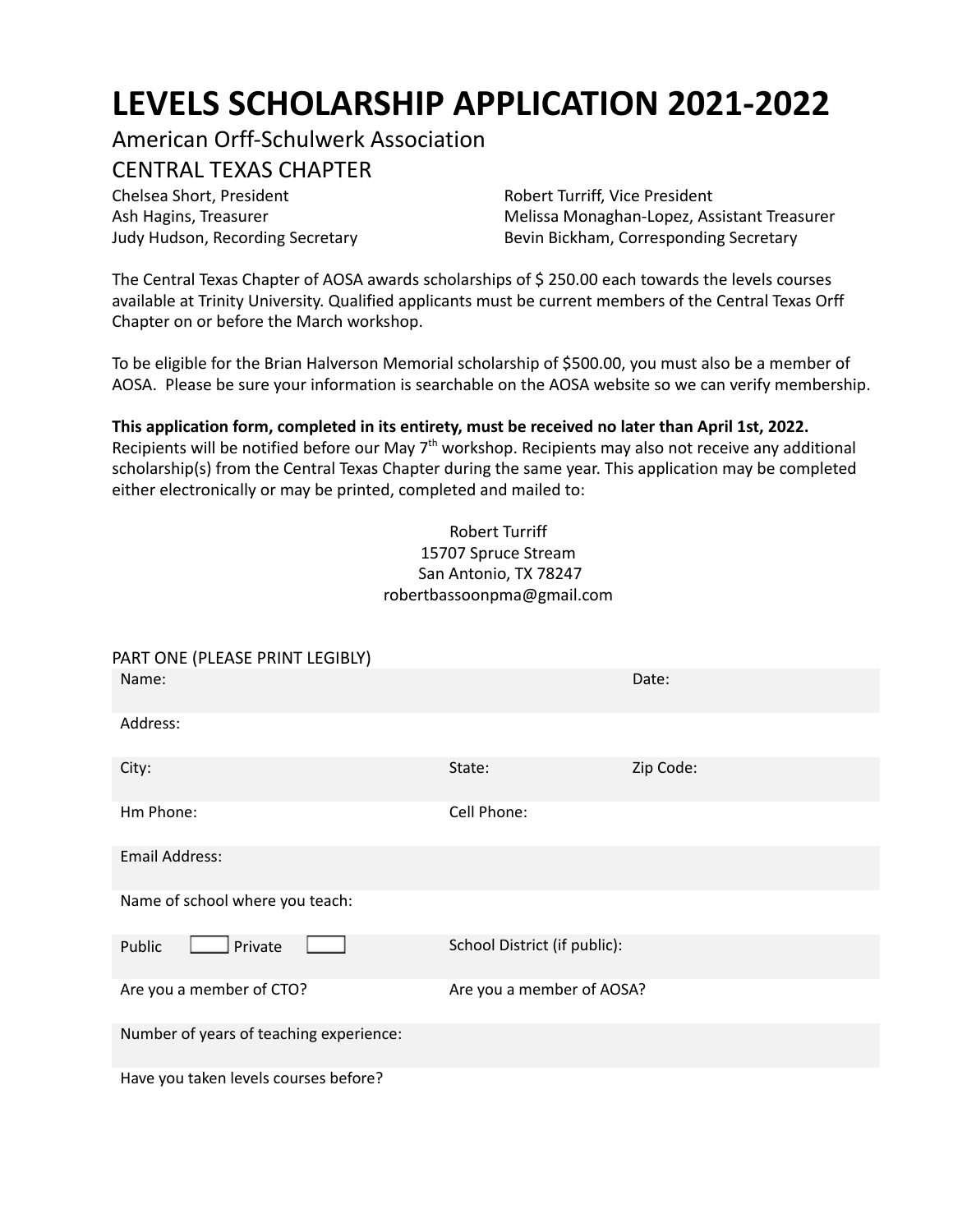# PART TWO

YOU MAY ATTACH ANSWERS SEPARATELY OR COMPLETE HERE. PLEASE DO NOT USE YOUR NAME OR IDENTIFY YOUR SCHOOL BY NAME IN YOUR ANSWERS.

#### **1) PHILOSOPHY and APPROACH**

Explain your current teaching philosophy. If seeking level I training, explain in detail why you are interested in taking Orff levels. If you are seeking levels II or III, tell us about your experiences using the Orff Schulwerk approach in your classroom.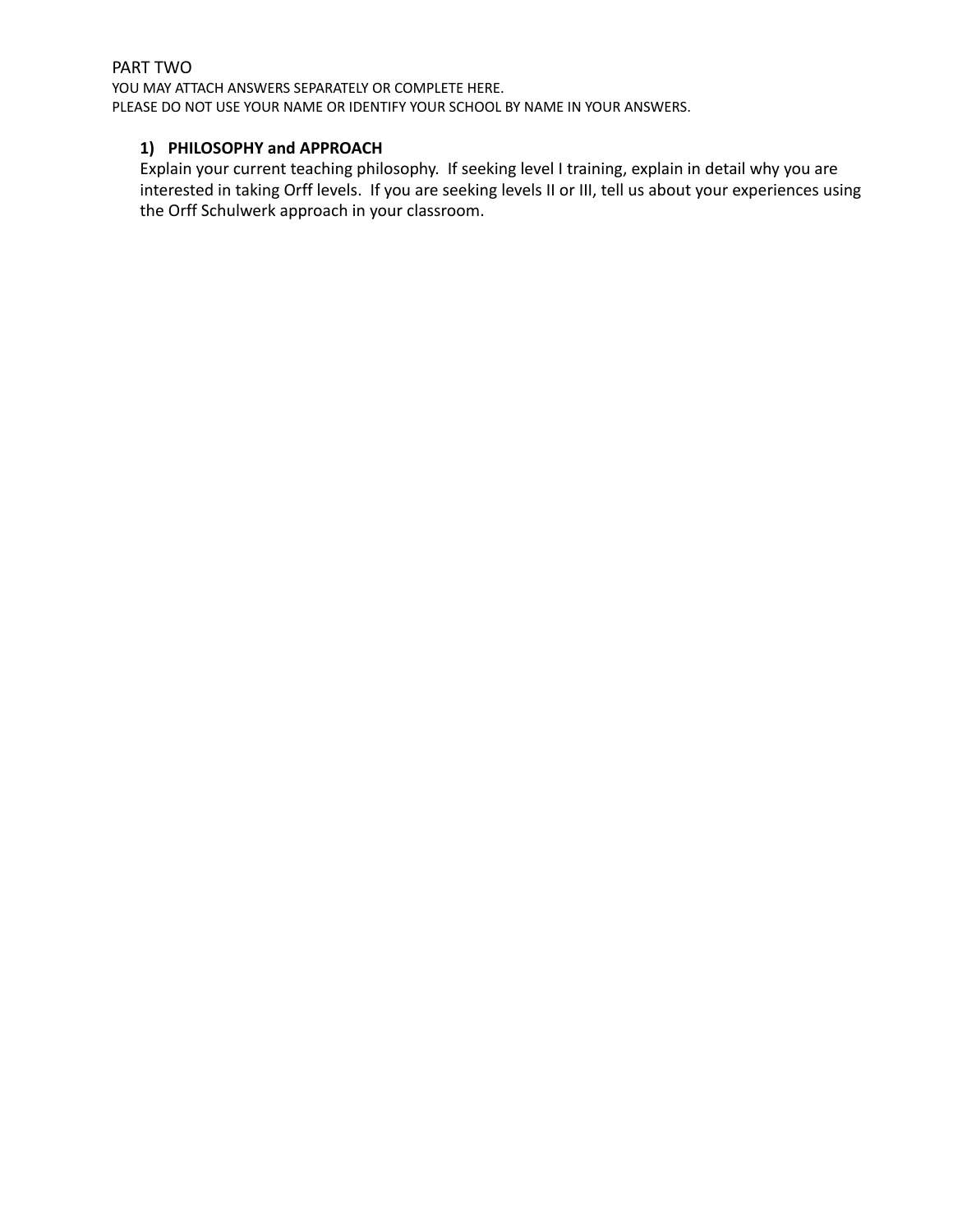### **2) Application**

If you are awarded a scholarship, how will your students be positively affected? What areas of growth do you hope to gain by starting or continuing your levels training? Be specific and provide detailed examples.